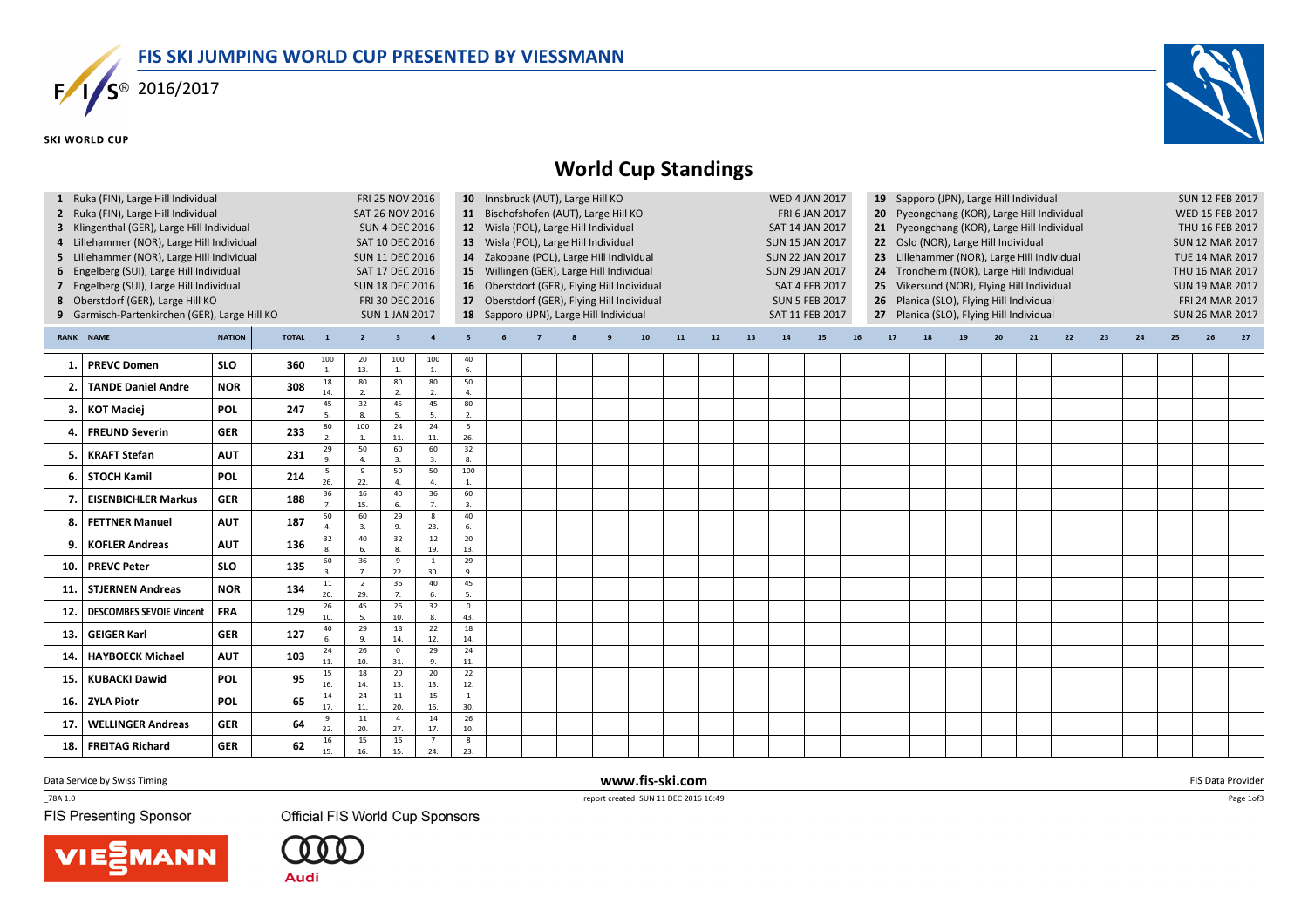

**SKI WORLD CUP** 



## World Cup Standings

|     | <b>RANK NAME</b>             | <b>NATION</b> | <b>TOTAL</b>            | $\mathbf{1}$                   | $\overline{2}$                 | $\overline{\mathbf{3}}$        | $\overline{4}$                 | 5                              | 6 | $\overline{7}$ | 8 | 9 | 10 <sub>1</sub> | 11 | 12 | 13 | 14 | 15 | 16 | 17 | 18 | 19 | 20 | 21 | 22 | 23 | 24 | 25 | 26 | 27 |
|-----|------------------------------|---------------|-------------------------|--------------------------------|--------------------------------|--------------------------------|--------------------------------|--------------------------------|---|----------------|---|---|-----------------|----|----|----|----|----|----|----|----|----|----|----|----|----|----|----|----|----|
| 19. | <b>LEYHE Stephan</b>         | <b>GER</b>    | 53                      | $\overline{\mathbf{0}}$<br>43. | 12<br>19.                      | 12<br>19.                      | 16<br>15.                      | 13<br>18.                      |   |                |   |   |                 |    |    |    |    |    |    |    |    |    |    |    |    |    |    |    |    |    |
| 20. | <b>ITO Daiki</b>             | <b>JPN</b>    | 49                      | 20<br>13.                      | 13<br>18.                      | $\mathbf{0}$<br>33.            | $\mathbf 0$<br>34.             | 16<br>15.                      |   |                |   |   |                 |    |    |    |    |    |    |    |    |    |    |    |    |    |    |    |    |    |
| 21. | <b>KLIMOV Evgeniy</b>        | <b>RUS</b>    | 48                      | $\overline{\mathbf{0}}$<br>45. | 22<br>12.                      | 15<br>16.                      | $\overline{0}$<br>39.          | 11<br>20.                      |   |                |   |   |                 |    |    |    |    |    |    |    |    |    |    |    |    |    |    |    |    |    |
| 22. | <b>TEPES Jurij</b>           | <b>SLO</b>    | 47                      | 8<br>23.                       | 1<br>30.                       | 14<br>17.                      | 9<br>22.                       | 15<br>16.                      |   |                |   |   |                 |    |    |    |    |    |    |    |    |    |    |    |    |    |    |    |    |    |
| 23. | <b>FANNEMEL Anders</b>       | <b>NOR</b>    | 44                      | 10<br>21.                      | 10<br>21.                      | nqc                            | 10<br>21.                      | 14<br>17.                      |   |                |   |   |                 |    |    |    |    |    |    |    |    |    |    |    |    |    |    |    |    |    |
| 24. | <b>HULA Stefan</b>           | <b>POL</b>    | 42                      | $\overline{4}$<br>27.          | $\overline{\mathbf{0}}$<br>31. | 13<br>18.                      | 13<br>18.                      | 12<br>19.                      |   |                |   |   |                 |    |    |    |    |    |    |    |    |    |    |    |    |    |    |    |    |    |
| 25. | <b>TAKEUCHI Taku</b>         | <b>JPN</b>    | 37                      | 22<br>12.                      | ijc                            | $\overline{2}$<br>29.          | 6<br>25.                       | $\overline{7}$<br>24.          |   |                |   |   |                 |    |    |    |    |    |    |    |    |    |    |    |    |    |    |    |    |    |
| 26. | <b>BOYD-CLOWES Mackenzie</b> | CAN           | 32                      | $\overline{\mathbf{0}}$<br>32. | $\overline{\mathbf{0}}$<br>35. | 22<br>12.                      | $\mathbf{0}$<br>36.            | 10<br>21.                      |   |                |   |   |                 |    |    |    |    |    |    |    |    |    |    |    |    |    |    |    |    |    |
| 27. | <b>STURSA Vojtech</b>        | <b>CZE</b>    | 30                      | $\mathbf{1}$<br>30.            | $\mathbf{0}$<br>45.            | $\overline{\mathbf{3}}$<br>28. | 26<br>10.                      | $\mathbf 0$<br>39.             |   |                |   |   |                 |    |    |    |    |    |    |    |    |    |    |    |    |    |    |    |    |    |
| 28. | <b>AMMANN Simon</b>          | SUI           | 27                      | 6<br>25.                       | 8<br>23.                       | 10<br>21.                      | $\overline{\mathbf{3}}$<br>28. | $\mathbf{0}$<br>38.            |   |                |   |   |                 |    |    |    |    |    |    |    |    |    |    |    |    |    |    |    |    |    |
| 29. | <b>KASAI Noriaki</b>         | <b>JPN</b>    | 25                      | 13<br>18.                      | $\overline{7}$<br>24.          | 5<br>26.                       | $\mathbf 0$<br>32.             | $\mathbf{0}$<br>33.            |   |                |   |   |                 |    |    |    |    |    |    |    |    |    |    |    |    |    |    |    |    |    |
| 30. | <b>JOHANSSON Robert</b>      | <b>NOR</b>    | 24                      |                                |                                | 6<br>25.                       | 18<br>14.                      | $\mathbf 0$<br>31.             |   |                |   |   |                 |    |    |    |    |    |    |    |    |    |    |    |    |    |    |    |    |    |
| 31. | <b>JANDA Jakub</b>           | <b>CZE</b>    | 21                      | nqc                            | nqc                            | $\overline{7}$<br>24.          | 11<br>20.                      | $\overline{\mathbf{3}}$<br>28. |   |                |   |   |                 |    |    |    |    |    |    |    |    |    |    |    |    |    |    |    |    |    |
| 32. | <b>KOUDELKA Roman</b>        | <b>CZE</b>    | 20                      | $\overline{2}$<br>29.          | 14<br>17.                      | $\mathbf 0$<br>36.             | $\overline{0}$<br>35.          | $\overline{4}$<br>27.          |   |                |   |   |                 |    |    |    |    |    |    |    |    |    |    |    |    |    |    |    |    |    |
| 33. | <b>SIEGEL David</b>          | <b>GER</b>    | 12                      | 12<br>19.                      | nqc                            | $\pmb{0}$<br>32.               |                                |                                |   |                |   |   |                 |    |    |    |    |    |    |    |    |    |    |    |    |    |    |    |    |    |
| 34. | <b>HLAVA Lukas</b>           | <b>CZE</b>    | 11                      | $\overline{0}$<br>31.          | $\overline{4}$<br>27.          | $\mathbf 0$<br>39.             | $5\overline{5}$<br>26.         | $\overline{2}$<br>29.          |   |                |   |   |                 |    |    |    |    |    |    |    |    |    |    |    |    |    |    |    |    |    |
| 35. | <b>ZNISZCZOL Aleksander</b>  | <b>POL</b>    | 9                       | $\overline{\mathbf{0}}$<br>41. | $\mathbf 0$<br>33.             | nqc                            | $\mathbf{0}$<br>31.            | 9<br>22.                       |   |                |   |   |                 |    |    |    |    |    |    |    |    |    |    |    |    |    |    |    |    |    |
| 35. | <b>SAKUYAMA Kento</b>        | <b>JPN</b>    | 9                       | $\overline{\mathbf{3}}$<br>28. | 6<br>25.                       | $\mathbf 0$<br>40.             | $\mathbf{0}$<br>37.            | $\mathbf 0$<br>47.             |   |                |   |   |                 |    |    |    |    |    |    |    |    |    |    |    |    |    |    |    |    |    |
| 37. | <b>BICKNER Kevin</b>         | <b>USA</b>    | 8                       | $\overline{0}$<br>46.          | $\mathbf 0$<br>38.             | 8<br>23.                       | ijc                            | $\mathbf 0$<br>48.             |   |                |   |   |                 |    |    |    |    |    |    |    |    |    |    |    |    |    |    |    |    |    |
| 38. | <b>FORFANG Johann Andre</b>  | <b>NOR</b>    | $\overline{7}$          | $\overline{7}$<br>24.          | $\mathbf 0$<br>46.             | $\mathbf{0}$<br>43.            | $\overline{0}$<br>33.          | nqc                            |   |                |   |   |                 |    |    |    |    |    |    |    |    |    |    |    |    |    |    |    |    |    |
| 39. | <b>SCHIFFNER Markus</b>      | <b>AUT</b>    | 6                       | nqc                            | $\mathbf{0}$<br>48.            | $\mathbf{0}$<br>37.            | $\mathbf 0$<br>44.             | 6<br>25.                       |   |                |   |   |                 |    |    |    |    |    |    |    |    |    |    |    |    |    |    |    |    |    |
| 40. | <b>MAEAETTAE Jarkko</b>      | <b>FIN</b>    | 5                       | nqc                            | 5<br>26.                       | $\overline{0}$<br>41.          |                                |                                |   |                |   |   |                 |    |    |    |    |    |    |    |    |    |    |    |    |    |    |    |    |    |
| 41. | <b>MURANKA Klemens</b>       | <b>POL</b>    | 4                       | $\overline{0}$<br>37.          | $\mathbf 0$<br>44.             | $\overline{0}$<br>35.          | $\overline{4}$<br>27.          | nqc                            |   |                |   |   |                 |    |    |    |    |    |    |    |    |    |    |    |    |    |    |    |    |    |
| 42. | <b>LARINTO Ville</b>         | <b>FIN</b>    | $\overline{\mathbf{3}}$ | nqc                            | $\overline{\mathbf{3}}$<br>28. |                                | nqc                            | $\mathbf{0}$<br>35.            |   |                |   |   |                 |    |    |    |    |    |    |    |    |    |    |    |    |    |    |    |    |    |

Data Service by Swiss Timing

\_78A 1.0

**FIS Presenting Sponsor** 

Official FIS World Cup Sponsors





 www.fis-ski.comreport created SUN 11 DEC 2016 16:49

m FIS Data Provider<br>IS 16:10

Page 2of3